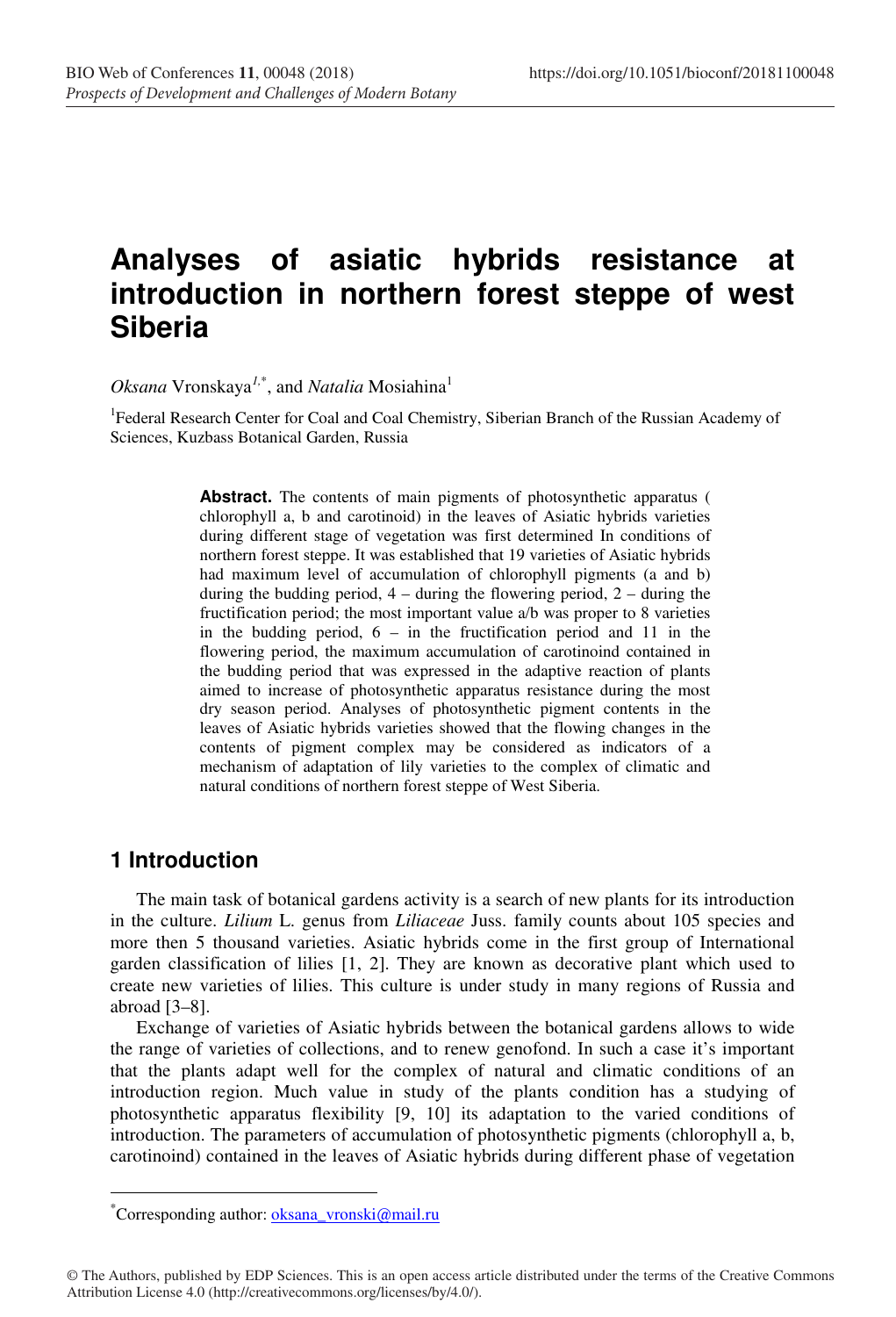serve as the plants resistance indicators to the complex of natural and climatic conditions. And such parameter analysis gives a definite image on an adaptation of plants to the growth conditions. Firstly the contents of main pigments of photosynthetic apparatus (chlorophyll a, b and carotinoind) contained in the leaves of Asiatic hybrids varieties in different periods of vegetation in the conditions of northern forest steppe of West Siberia was defined and its indicator value. Studies objective: to define the contents of main pigments of photosynthetic apparatus (chlorophyll a, b and carotinoid) contained in the leaves of Asiatic hybrids varieties during different phases of vegetation, to define the varieties resistant tot the complex of natural and climatic conditions on the northern forest steppe of West Siberia.

# **2 Materials and methods**

Studies were spent in 2012–14 years on the territory of Kuzbass botanical garden (Kemerovo city) located in the northern part of forest steppe area of West Siberia. Climate proper to the region under research – is sharply continental. The average monthly air temperature is about –0.9 °C. The higher temperature in summer is about +35 +38 °C, and the lower temperature in winter is  $-57$  °C. The first spring frosts begin in the period from August 26 till September 14 Average annual precipitation is about 450–500 mm, snowcover height is from 47 up to 72 cm. Introduction populations – 25 varieties of Asiatic hybrids: ′Aelia′, ′Virenea′, ′Vostochnaya skazka′, ′Zhizel′, ′Zvezdochka′, ′Kamilla′, ′Kоzette′, ′Lastochka′, ′Malinka′, ′Narodnaya′, ′Odetta′, ′Poliushko′, ′Polymia′, ′Retro′, ′Rozovaya dymka′, ′Riabinka′, ′Fleita′, ′Yulia′, ′Azurra', 'Alaska', 'Gold Lode', 'Novе Сento', 'Pepper', 'For you', 'White twinkle′. Number of a,b chlorophyll and sum of carotinoind was defined by the spectrophotometric method using the guidance papers [11, 12]. An analysis was made on the scanning device SPEK SSP–705. Statistical processing of finding was made using the PAST 3 device. Average error  $(\pm m)$  and coefficient of variation (V) were calculated per each parameter (M).

## **3 Results**

Normal chlorophyll a, b and carotinoind ratio is: chlorophyll  $a - 50\%$ , chlorophyll b – 30%, and carotinoind  $-20\%$  [13].

As L. pilosiusculum is a local species well adapted to the conditions of northern forest steppe of West Siberia, the figures of the pigments content in its photosynthetic apparatus were compared with the introduced varieties of Asiatic hybrids of out of region origin.

It was established that 19 varieties of Asiatic Hybrids had maximum accumulation of chlorophyll pigments (a and b) during the budding period, 4 – during the flowering period, and 2 – during the fructification period. The most contents of chlorophyll contained in the leaves of L. pilosiusculum (a,  $1,178 \pm 0.3$  mg/g, b,  $0,489 \pm 0.03$  mg/g). By compare the figures of chlorophyll contents of local species with the introduced it was determined that the contents of chlorophyll in the leaves of ′Lastochka′, ′Pepper′, ′For you′ is near to L. pilosiusculum (а, 0,932–1,563 mg/g, b, 0,318–0,494 mg/g). The contents of chlorophyll in the leaves of ′Rozovaya dymka′ (а, 0,501 mg/g, b, 0,203 mg/g) is in 2 times lower than the local species one. Intraspecific and intravarietal variability of chlorophyll contents is average (V =  $0,1-9$  %).

Quantity of chlorophyll a increased in 2,5–3 times the contents of chlorophyll b in all the phenophases of development during the lily vegetation period. The varieties coefficient of variation for the years of study amounted to  $V = 0.01-8.37$  %. The highest index ( $V = 8.37$ )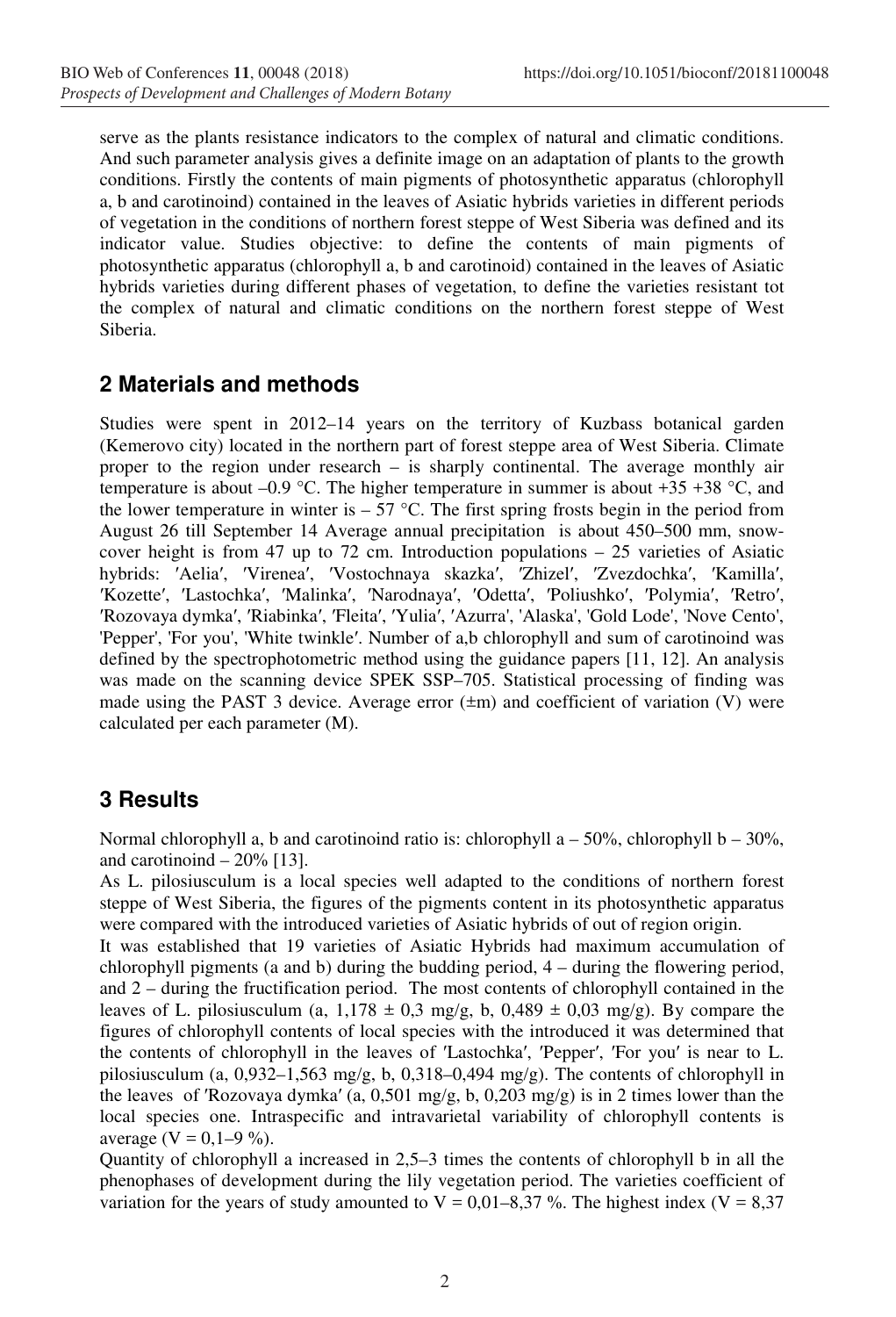%) was proper to the variety 'Rozovaya dymka′. ′Aelita′ variety showed a stable contents of chlorophyll a and b  $V = 0.01$  %.

One on informative figures characterizing the photosynthetic apparatus work is a correlation of chlorophyll a to chlorophyll b (a/b). Such correlation is caused by the «main» chlorophyll a activity. The higher activity increases more the photosynthetic rate. Normally such a figure correspond to 2,2–3,0 mg/g of green weight [14].

Following the studies it was determined that 8 varieties had the highest value a/b in the budding period, 6 – in the fructification period and 11 in the flowering period. By compare the average figures a/b it was established that the varieties ′Lastochka′ had the figures (3,281 mg/g), and ′Polymia′ (3,020 mg/g) which are higher than such the figures proper to the variety L. pilosiusculum (2,319 mg/g og green weight). Quantity a/b of all the varieties under study was within the standard values certifying the normal photosynthetic rate. The highest coefficient of a/b variation in the flowering period was proper to the variety 'Fleita'  $V = 4.01$  %, the lowest V=0,1 % was proper to the variety 'Aelita'.

It's known that carotinoid is an important element of lily's pigment system. It was determined that the most part of the introduced varieties of Asiatic hybrids showed the maximum accumulation of carotinoid in the budding period, expressed in the adaptive reaction of the plants aimed to increase resistance of photosynthetic apparatus in more dry season period. Quantitative content of carotinoid in the leaves of L. pilosiusculum (0,368 mg/g) was significant equal to the varieties 'Lastochka' (0,305 mg/g) and 'Kozette' (0,393 mg/g) and higher in 1,7 times than contained in the leaves of 'Vostochnaya skazka'  $(0,221mg/g)$ .

Correlation а+b/carotinoid is no less important in characteristic of photosynthetic apparatus work. This correlation is stable in the norm and is sensitive to any changes in different environment factors. As L. pilosiusculum as the introduced varieties showed a tendency to reduce the correlation a+b/carotinoid near to fructification period that reveal reducing of light-harvesting function of pigment complex under unfavorable temperature conditions impact. At average we got high values a+b/carotinoid demonstrating the good adaptation mechanism of Asiatic hybrids to the environment.

Correlation relationship reflects well the plants state as within the usual conditions as within the stresses. Studying intercorrelation of the photosynthetic pigments content we determined that all the varieties have the similar correlation dendrites and the Pleiades order. Total number of authentic correlation relationship ( $r\geq 0.601$ ) is variable from 10 to 20. The high level of the parameters conjugation took place in 2013. The close intercorrelation between the studied signs is discernible: carotinoid, chlorophyll a+b, chlorophyll a/b; chlorophyll a and chlorophyll b (fig. 1).



**Fig.1.** Correlation dendrite content of the main pigments of the photosynthetic apparatus (chlorophylls a and b, carotenoids) in the leaves of varieties of Asian hybrids. 1. 'Aelita', 2. 'Virineya',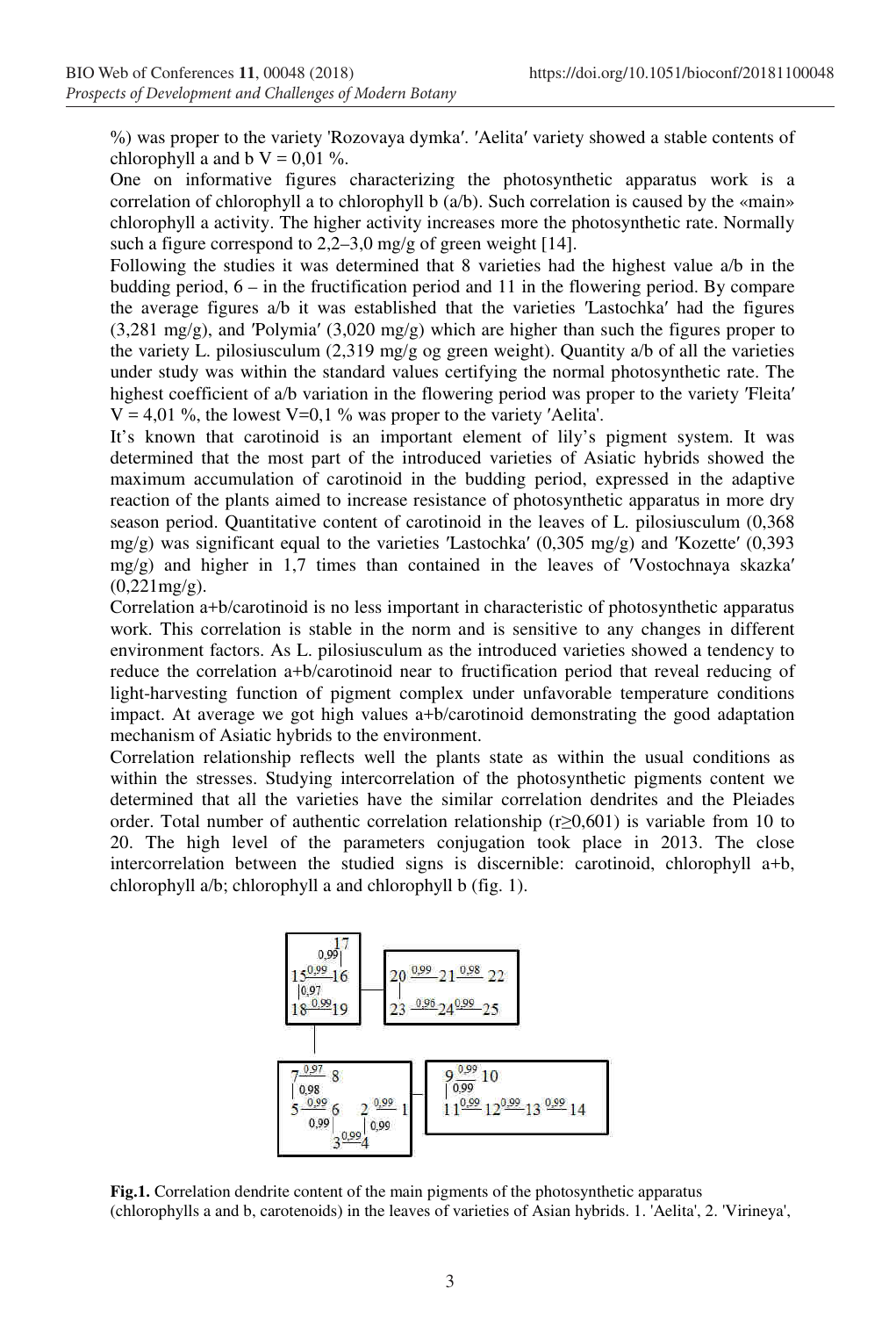3. ′Vostochnaya skazka′, 4. ′Zhizel′, 5. ′Zvezdochka′, 6. ′Kamilla′, 7. ′Kоzette′, 8. ′Lastochka′, 9. ′Malinka′, 10. ′Narodnaya′, 11. ′Odetta′, 12. ′Poliushko′, 13. ′Polymia′, 14. ′Retro′, 15. ′Rozovaya dymka′, 16. ′Riabinka′, 17. ′Fleita′, 18. ′Yulia′, 19. ′Azurra', 20. 'Alaska', 21. 'Gold Lode', 22. 'Novе Сento', 23. 'Pepper', 24. 'For you', 25. 'White twinkle′

On the dendrogram of varieties similarity over the pigment content built using the cluster analyses, the species family division is shown. Asiatic hybrids form a single cluster with a shoot height up to 75 cm, another cluster includes the lilies with a culm length up to 75 cm, and the other cluster includes the lilies with a culm length of 80 cm and more (fig. 2).



**Fig. 2.** Dendrogram of the similarity of varieties of Asian hybrids of lilies according to the content of photosynthetic pigments. ′Ласточка′ (′Lastochka′), ′Рябинка′ (′Riabinka′),′Azurra', 'For you', ′Полюшко′ (′Poliushko′), 'Pepper', ′Звездочка′ (′Zvezdochka′), 'Aelita', ′Малинка′ (′Malinka′), ′Козетте′ (′Kоzette′),'Novе Сento', 'White twinkle′, ′Народная′ (′Narodnaya′), ′Жизель′ (′Zhizel′), ′Ретро′ (′Retro′), ′Флейта′ (′Fleita′),'Gold Lode', ′Камилла′ (′Kamilla′), ′Одетта′ (′Odetta′), 'Alaska', ′Розовая дымка′ (′Rozovaya dymka′), ′Виринея′ ('Virineya'), ′Полымя′ (′Polymia′), ′Восточная сказка′ (′Vostochnaya skazka′), ′Юлия′ (′Yulia′).

### **4 Discussion**

Thus, the content of photosynthetic pigments contained in the leaves of Asiatic hybrids showed that the passing changes in the pigment complex structure may be considered as indicators of the mechanism of adaptation of lilies varieties to the complex of natural and climatic conditions on the northern forest steppe of West Siberia. The most varieties meet norms by every measure. It means that the formedness of photosynthetic apparatus of plants and its work ensured availability of a strong protective pigment system that allowed to the